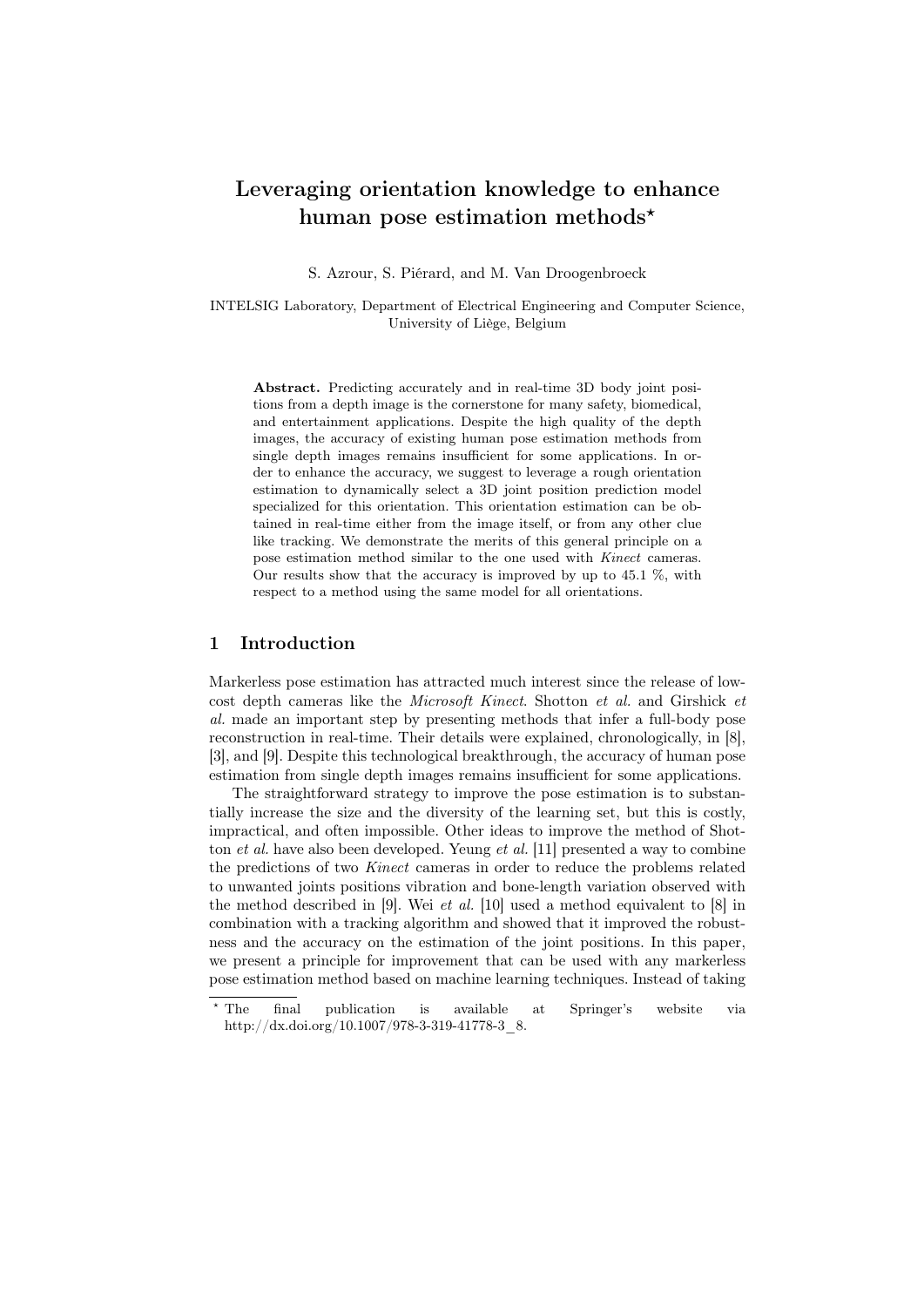advantage of additional cameras or filtering the predictions in a post-processing step, we start by estimating the orientation of the observed person.

Our contribution is to show how an estimation of the orientation of the observed person improves the accuracy of a pose estimation algorithm. Our idea consists in slicing the full orientation range into smaller ranges and learning a different model for each of these smaller ranges. When the models are used to recover the pose, given the estimation of the orientation of the observed person, we use the appropriate model to make the predictions for the joints positions. To take into account the uncertainty on the orientation estimation, we consider slightly overlapping orientation ranges when the models are learned. An illustration of our method is shown in Figure 1.



Fig. 1. Outline of our method. The orientation estimation can be obtained from the image itself or thanks to any kind of sensors through a machine learning or a tracking algorithm for instance. The last image shows the skeleton linking the estimated joints.

# 2 Principle of leveraging an orientation estimation

The intuition for having several models depending on smaller orientation ranges is the following. From our experience, when it comes to analyze silhouettes annotated with depth in each pixel (see Figure 3), machine learning methods tend to grant a high importance to the information related to the external contour and not enough importance to the information related to the depth signal. The problem is that there are two different poses corresponding to the same silhouette shape [7] (when the small details of the silhouette corresponding to the perspective effects are neglected), and this ambiguity leads to large errors when an average solution is predicted. Note that with the arbitrary convention taken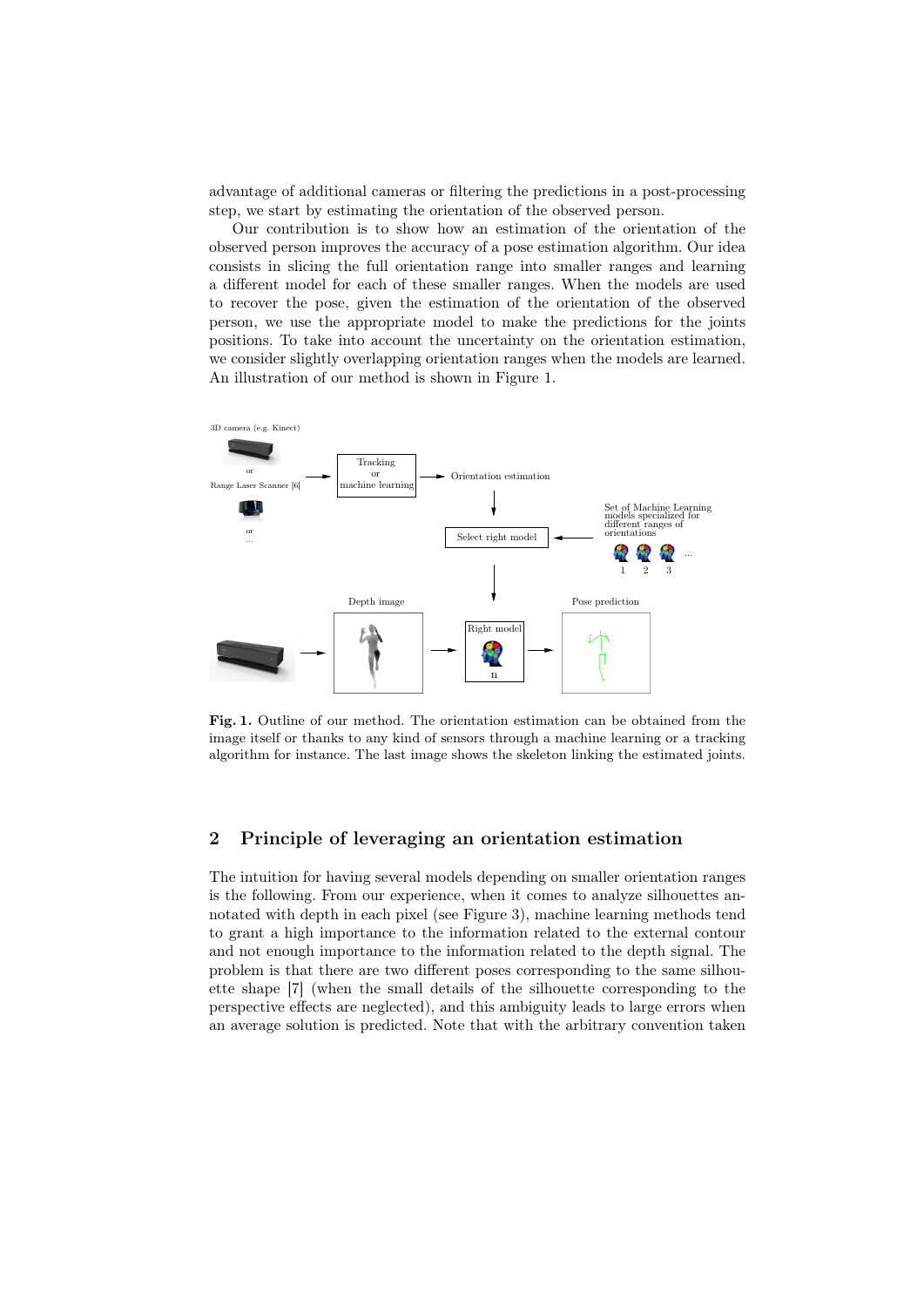in this paper (see Figure 2), one of the two possible poses is associated with an orientation of  $\theta$ , while the other one is associated with an orientation of 360° –  $\theta$ .



Fig. 2. The configuration considered in this paper. The person can be anywhere in the area (a square of 3 m side) with any pose and any orientation. The camera is placed 1 m above the floor; its optical axis is horizontal.

Therefore, except for the rare cases where the observed person has an orientation very close to 0° (seen from his right side) or 180° (seen from his left side), the knowledge of the orientation is sufficient to overcome the pose ambiguity, even if it is only roughly estimated. Our method is based on the idea that it is preferable to rely on an additional method that is specifically designed for orientation estimation instead of trying to recover the joint positions and disambiguate the silhouette orientation all at once. We observed that when a machine learning method does not have to simultaneously estimate the orientation and the pose, and can focus on the pose estimation given that a rough orientation estimation is provided to it, its task is eased and the accuracy of the predictions is improved.

Several clues can be used to estimate the orientation. When the observed person is walking, his orientation is given by his velocity vector, and can therefore be estimated by tracking. This tracking can be done directly from the depth camera, or from range laser scanners [6]. The orientation can also be estimated directly from a single depth image [5].

One way of forcing the pose estimation method to take the orientation into account is to consider several ranges of orientation and to learn a different model for each range. During the pose estimation step, given the orientation estimation, we use the appropriate model to predict the pose. Note that the overlap between consecutive ranges should be adapted to the maximum uncertainty of the selected orientation estimation method. In the case of the estimation from the depth image, Piérard et al. [5] showed that it is possible to achieve an average uncertainty of 4.3° (measured on synthetic, noise-free data), but no bound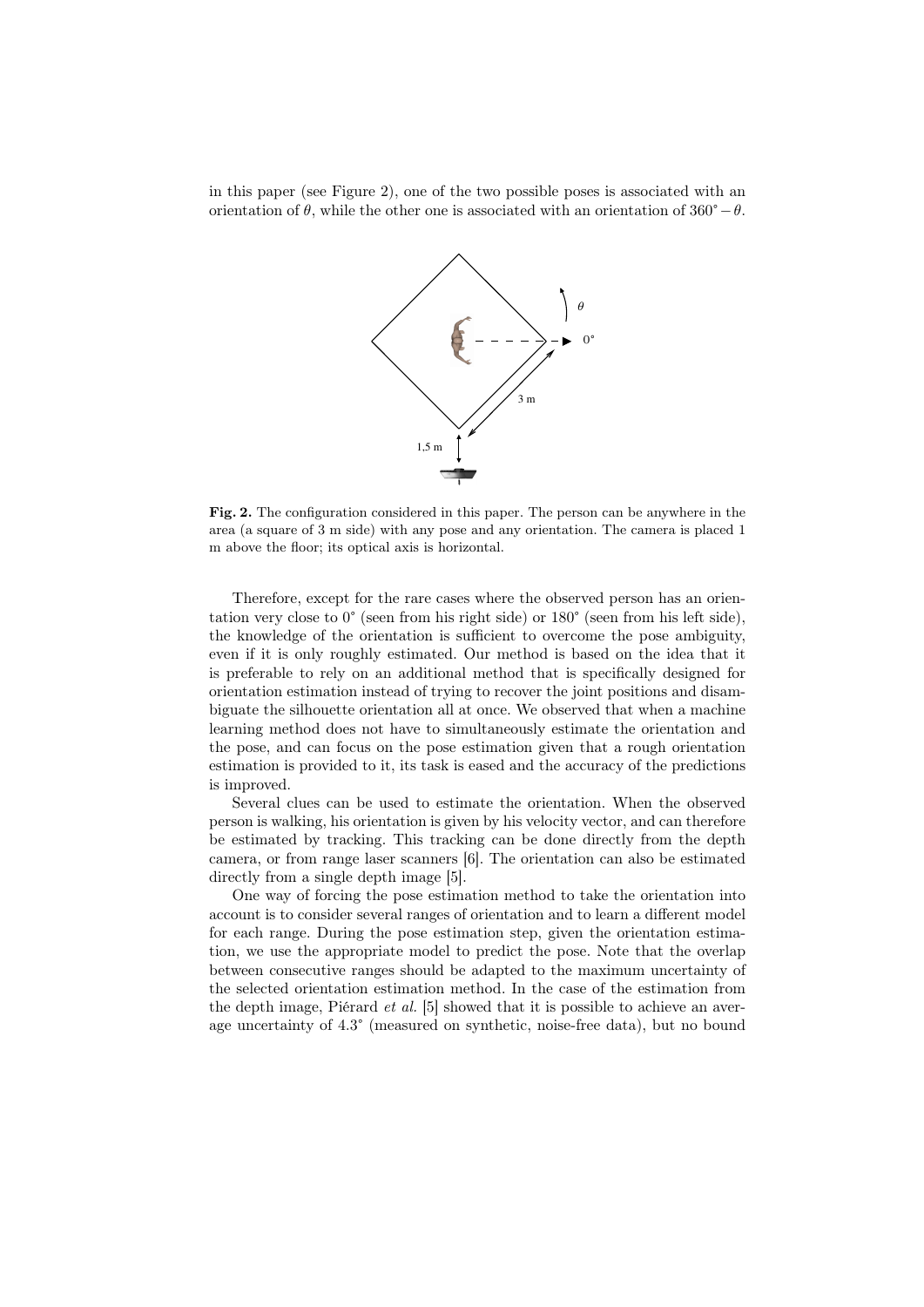

Fig. 3. Examples of generated depth images used in our experiments. The ground truth body joints are displayed in green.

was given. In practice, the errors are larger, but the temporal variance can be filtered out, leading to reliable estimates as shown on the video on the author's website. We take an overlap of 20° for this orientation estimation method.

# 3 Experiments

To assess the effectiveness of our principle, we implement a simplified (for practical reasons) version of the pose estimation method described in Girshick et al. [3]. The main differences are that we use a general regression random forest model (the  $ExthaTrees$  [2]) instead of a custom one, that we use 500 features rather than 2,000 to describe the pixels environments, and that the models are learned from another, smaller, dataset.

To generate the learning and test datasets, we followed a method similar to the one described in [9] except that we used the open source softwares Blender and MakeHuman. Moreover, we used only one human model and did not add clothes to it. Without loss of generality, our small dataset is sufficient to establish that our principle helps to improve the accuracy of the pose estimation. The poses used to generate the data were taken randomly from the CMU motion capture database [1]. A few unrealistic poses, that do not correspond to a standing person, have been manually excluded (less than  $1\%$ ). A total of 24,000 silhouettes annotated with depth have been generated from the same amount of poses for the learning set, and 10,000 for the test set. In the generated depth images, the distance from the human model to the camera varies from 1.5 to 5.74 meters. Note that we used the specifications of the Kinect v2 of Microsoft to generate the depth images and we added a Gaussian noise with the characteristics given in [4]. Some examples of our input depth images are shown in Figure 3 with the projection of the ground truth body joints positions in green.

We report the results obtained with 1, 4, and 12 models specialized according to the orientation. We analyze 8 body joints: neck, head, shoulder, elbow, wrist, hip, knee, ankle. We only consider the right joints given that the prediction accuracy will be symmetrical for the left ones.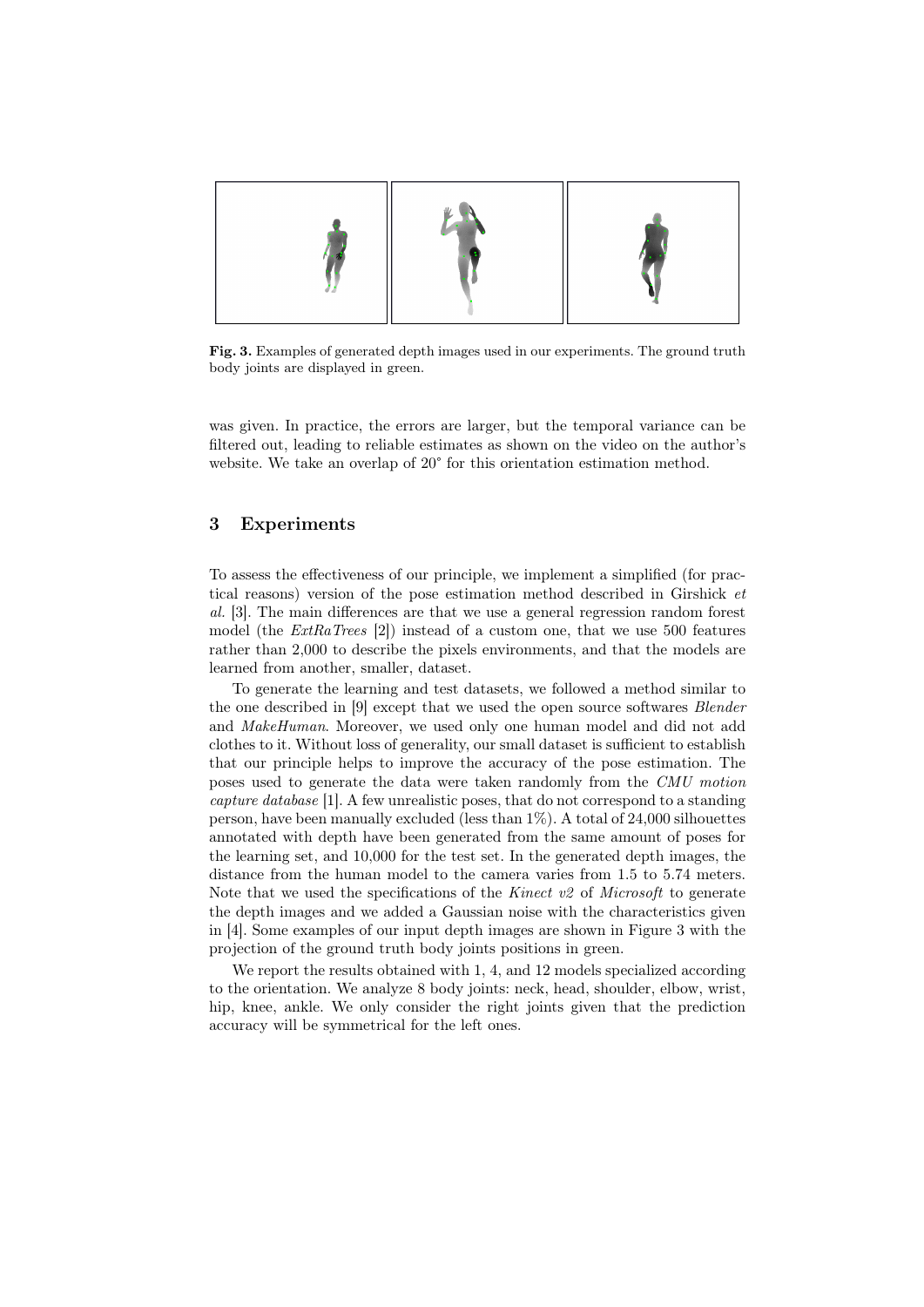Table 1. Mean errors on the positions of the considered body joints for different number of models used with a constant learning dataset size. There is an optimal number of models (4 in this experiment) for a constant learning dataset size (8000 samples).

| amount of models:           |                |                   |          |                                                       |         | 12                                                  |
|-----------------------------|----------------|-------------------|----------|-------------------------------------------------------|---------|-----------------------------------------------------|
| learning samples per model: |                | 8000              |          | $8000/4 = 2000$                                       |         | $8000/12 \simeq 666$                                |
| range of each model:        |                | $360^\circ$       |          | $ 360^{\circ}/4 + 2 \times 10^{\circ} = 110^{\circ} $ |         | $360^{\circ}/12 + 2 \times 10^{\circ} = 50^{\circ}$ |
|                             | neck           | $2.9 \text{ cm}$  | $\rm{>}$ | 2.4 cm $(-15.3\%)$                                    | $\,<\,$ | 2.4 cm $(-14.4\%)$                                  |
|                             | head           | $3.1 \text{ cm}$  | $\gt$    | 2.8 cm $(-7.6\%)$                                     | $\,<\,$ | $2.9 \text{ cm}$ (- $3.9 \%$ )                      |
| error                       | right shoulder | $5.4 \text{ cm}$  | $\geq$   | 3.0 cm $(-45.1\%)$                                    | $\,<\,$ | 3.0 cm $(-44.1\%)$                                  |
|                             | right elbow    | $9.1 \text{ cm}$  | $\geq$   | 5.9 cm $(-35.3\%)$                                    | $\,<\,$ | 6.0 cm $(-34.0\%)$                                  |
| mean                        | right wrist    | $13.7 \text{ cm}$ | $\geq$   | $9.9 \text{ cm}$ (- 27.3 %)                           | $\,<\,$ | 10.3 cm $(-24.4\%)$                                 |
|                             | right hip      | $4.2 \text{ cm}$  | $\rm{>}$ | $2.8 \text{ cm } (-34.0 \%)$                          | $\,<\,$ | 2.8 cm $(-33.6\%)$                                  |
|                             | right knee     | $5.8 \text{ cm}$  | >        | 4.5 cm $(-23.4\%)$                                    | $\,<\,$ | 4.6 cm $(-21.8\%)$                                  |
|                             | right ankle    | $8.3 \text{ cm}$  | $\rm{>}$ | 6.2 cm $(-25.5\%)$                                    | $\,<\,$ | 6.3 cm $(-23.9\%)$                                  |

#### 3.1 Improvement with a constant global learning dataset size

Our first experiment shows what happens when we increase the number of models, with smaller orientation ranges, while keeping a constant learning dataset size. Table 1 gives the mean Euclidean errors for 1, 4 and 12 models. We see a significant reduction of the error for all joints when going from 1 to 4 models. These results underline that using multiple models designed for narrow ranges of orientations is preferable than using a unique model. However, going from 4 to 12 models slightly worsens the performance.

With a learning dataset, whose size cannot be increased, there is a trade-off between, on the one side, the improvement that is obtained from the knowledge of an approximative orientation estimation by the use of specialized pose estimation models, and on the other side, the deterioration due to the reduction of the learning set size. Nevertheless, the optimal solution takes advantage of a few models, and benefits from the knowledge of the orientation.

Note that the predictions for the head and the neck are less influenced by the number of models used. Indeed, the joints on the spine (that is the person's rotation axis) are less affected than those in the limbs by a change of the orientation. Moreover, we observe the largest errors on the wrist, as it is the joint that has the higher freedom to move in space. The magnitude of the mean error is thus related to the variety of poses in the test set. The general trend is higher errors at limb extremities, and lower errors at joints close to the torso.

The curves of Figure 4 depict the mean Euclidean errors (estimated with a Gaussian filter of  $\sigma = 8^{\circ}$  affecting the pose estimation at every joint with respect to the orientation of the observed person. The results obtained with a single 360°-model is shown in red, while the one with four 110°-models is shown in blue. As can be seen, the errors are anisotropic, and the best improvement obtained thanks to our principle is for people facing the camera, or seen from their back. Moreover, for all the joints of the right limbs, we observe larger errors when the person is seen from his left side, which is probably due to the fact that these joints have a higher chance of being occluded.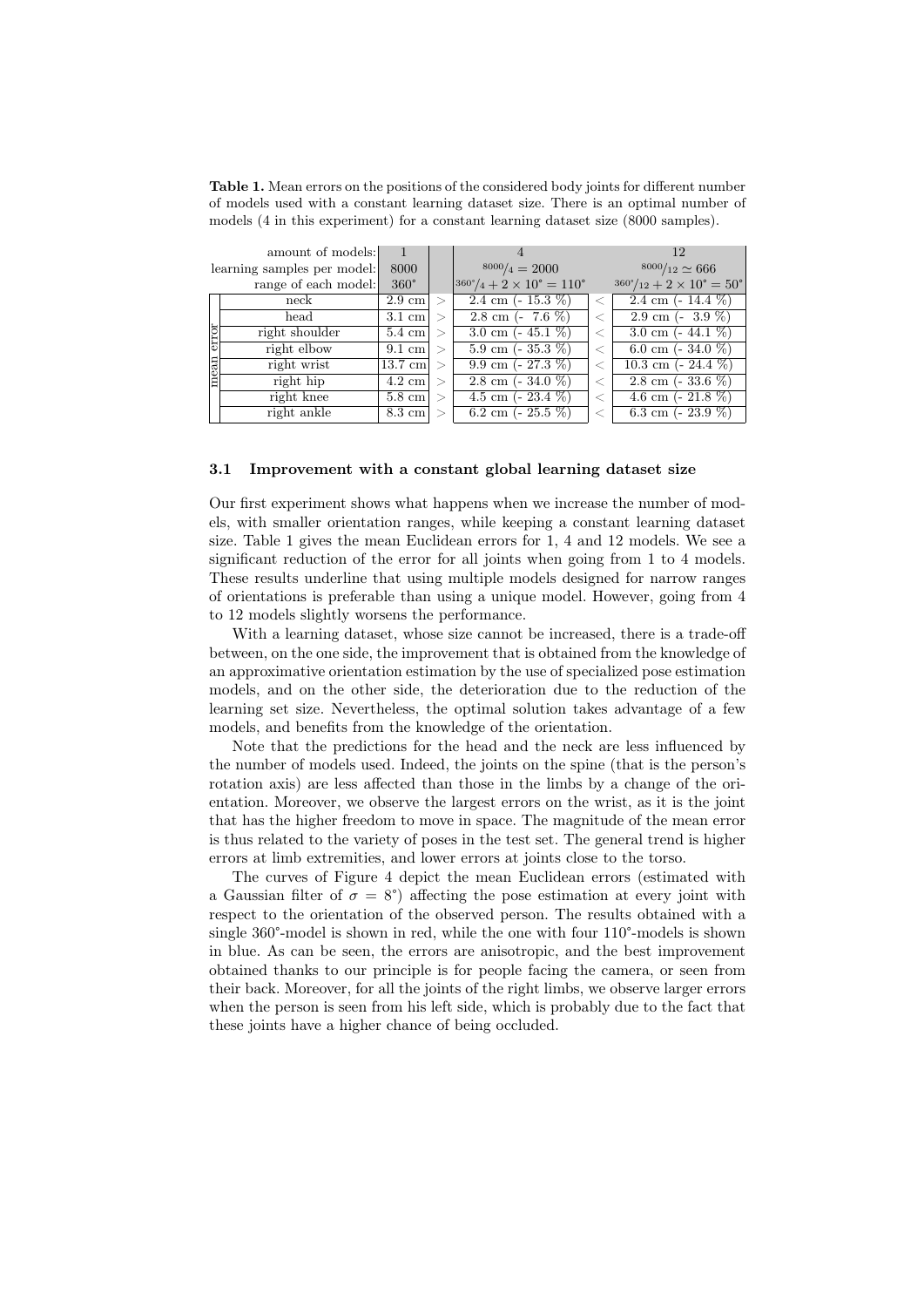

Fig. 4. Mean errors (in cm) on the positions of the considered body joints for different number of models specialized for reduced ranges of orientation. By convention, a person with an orientation of 0° is seen from the right side.

### 3.2 Improvement with a constant learning dataset size per model

Figure 4 also shows the behavior when the same experiment is performed with all models derived from the same amount of learning samples. The dark gray curves correspond to a single 360°-model, the purple ones to four 110°-models, and the light gray ones to twelve 50°-models. Each of these models has been learned from ,000 samples. To the contrary of our first experiment, we observe a systematic decrease of the error when the number of models is increased. However, the small difference between 4 and 12 models suggests a plateau is reached after 4 models.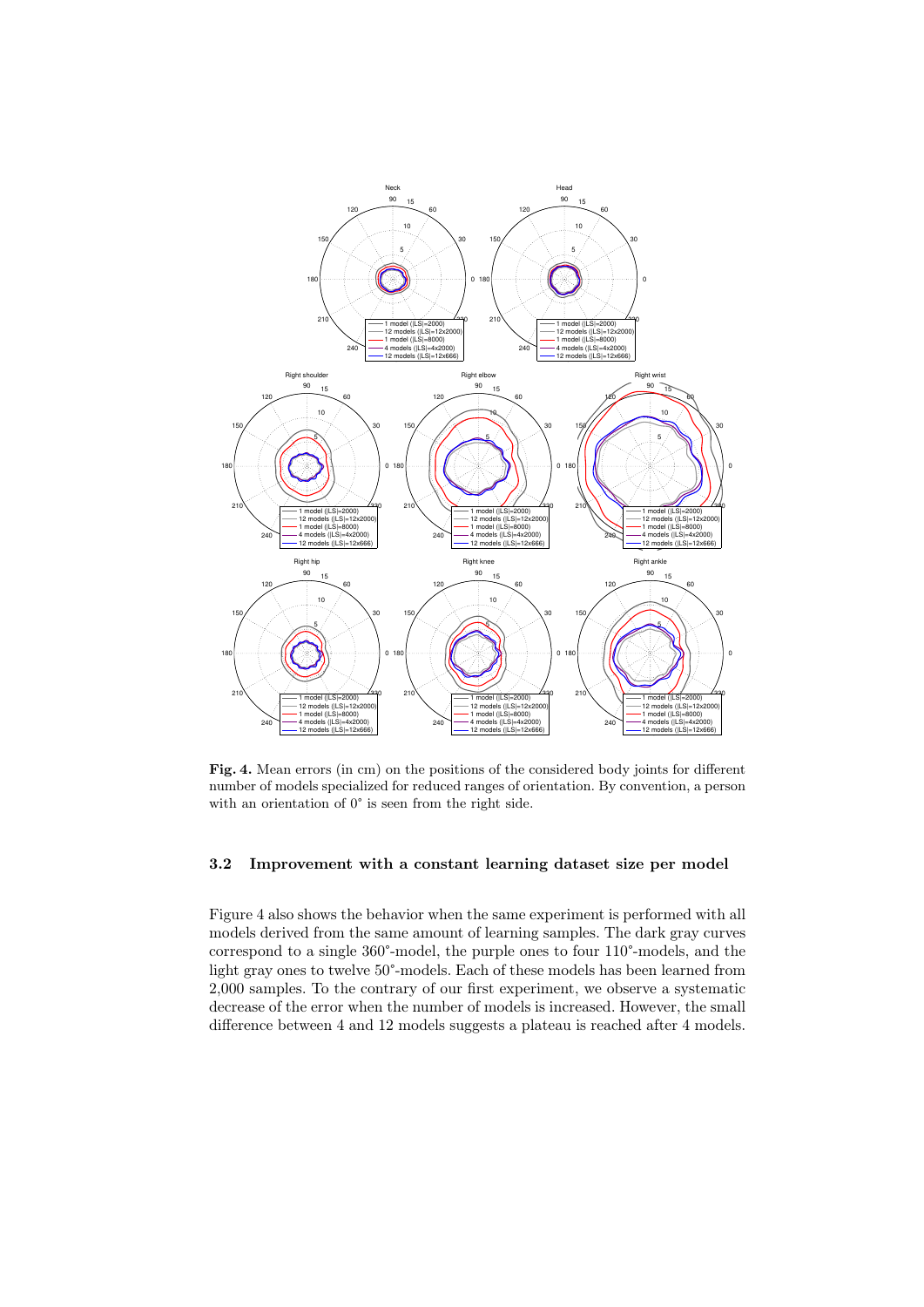Therefore, relying on too many models is useless. This suggests that a rough orientation estimation suffices to improve the performance of pose estimation.

# 4 Conclusion

This work presents the principle of using an estimation of the orientation of the observed person to improve the accuracy of a pose estimation algorithm. Instead of learning a unique model over the 360°-range of orientation, we learn several models designed for smaller ranges of orientations. We tested this principle for different amounts of models and showed that the accuracy is significantly improved when the number of models increases while keeping a constant learning dataset size.

Acknowledgements. Samir Azrour is supported by a research fellowship of the Belgian National Fund for Scientific Research (F.R.S.-FNRS). Sébastien Piérard works on a project funded by the Walloon region of Belgium.

# References

- 1. Carnegie Mellon University. Motion capture database. http://mocap.cs.cmu.edu.
- 2. P. Geurts, D. Ernst, and L. Wehenkel. Extremely randomized trees. Mach. Learning, 63(1):3–42, Apr. 2006.
- 3. R. Girshick, J. Shotton, P. Kohli, A. Criminisi, and A. Fitzgibbon. Efficient regression of general-activity human poses from depth images. In Int. Conf. Comput. Vision (ICCV), pages 415–422, Barcelona, Spain, Nov. 2011.
- 4. C. Kerl, M. Souiai, J. Sturm, and D. Cremers. Towards illumination-invariant 3D reconstruction using ToF RGB-D cameras. In Int. Conf. on 3D Vision (3DV), volume 1, pages 39–46, Tokyo, Japan, Dec. 2014.
- 5. S. Piérard, D. Leroy, J.-F. Hansen, and M. Van Droogenbroeck. Estimation of human orientation in images captured with a range camera. In Advanced Concepts for Intelligent Vision Syst. (ACIVS), volume 6915 of Lecture Notes Comp. Sci., pages 519–530. Springer, 2011.
- 6. S. Piérard, V. Pierlot, O. Barnich, M. Van Droogenbroeck, and J. Verly. A platform for the fast interpretation of movements and localization of users in 3D applications driven by a range camera. In 3DTV Conference, Tampere, Finland, June 2010.
- 7. S. Piérard and M. Van Droogenbroeck. On the human pose recovery based on a single view. In Int. Conf. Pattern Recogn. Applicat. and Methods (ICPRAM), volume 2, pages 310–315, Vilamoura, Portugal, Feb. 2012.
- 8. J. Shotton, A. Fitzgibbon, M. Cook, T. Sharp, M. Finocchio, R. Moore, A. Kipman, and A. Blake. Real-time human pose recognition in parts from single depth images. In IEEE Int. Conf. Comput. Vision and Pattern Recogn. (CVPR), pages 1297– 1304, Providence, Rhode Island, USA, June 2011.
- 9. J. Shotton, R. Girshick, A. Fitzgibbon, T. Sharp, M. Cook, M. Finocchio, R. Moore, P. Kohli, A. Criminisi, A. Kipman, and A. Blake. Efficient human pose estimation from single depth images. IEEE Trans. Pattern Anal. Mach. Intell., 35(12):2821– 2840, Dec. 2013.